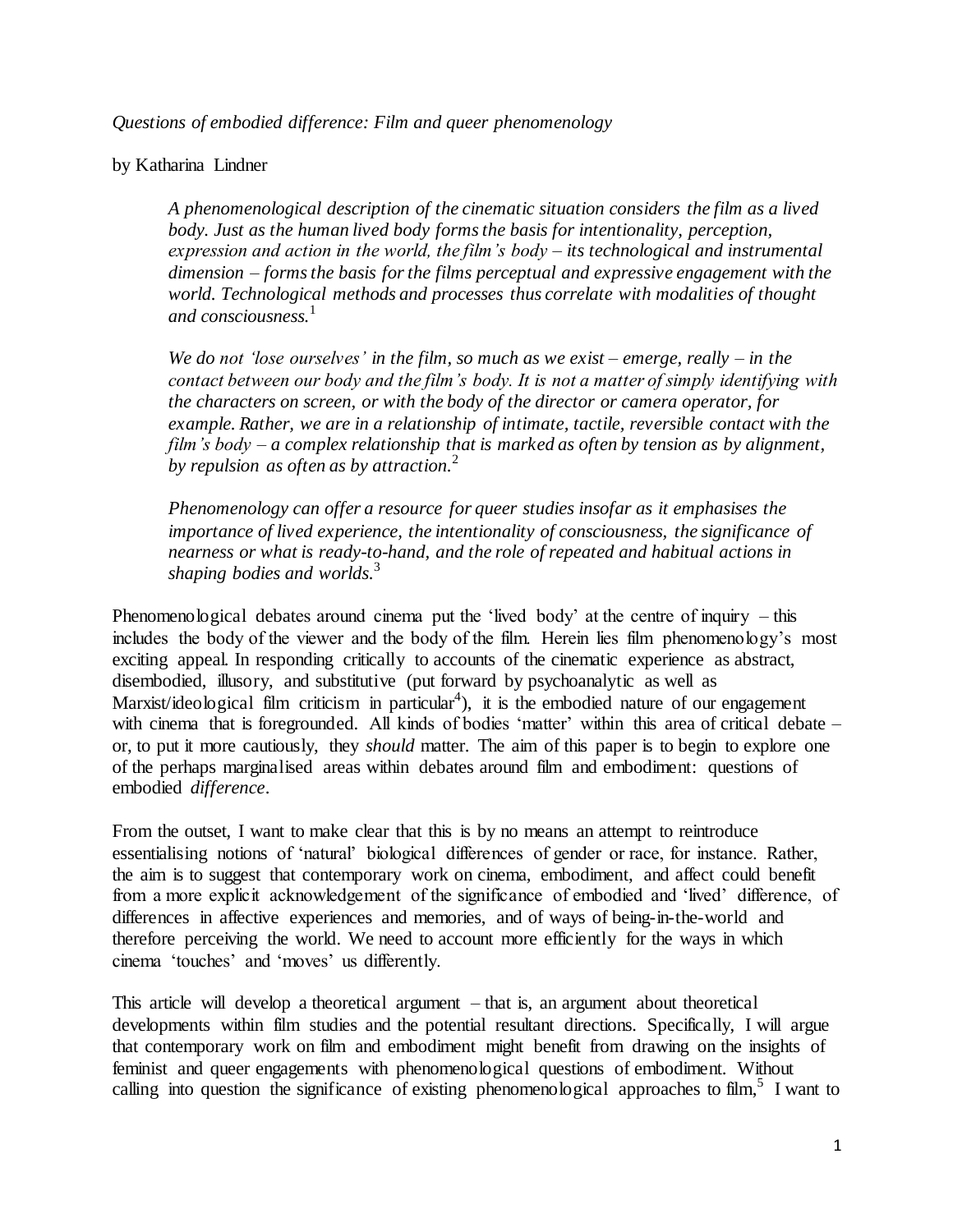focus on some of the marginalised and less developed areas within this field. With the help of Sara Ahmed's *Queer Phenomenology: Orientations, Objects, Others* in particular, I want to draw attention to the 'straightforward' orientation of film phenomenology and point to manners in which an acknowledgement of queer orientations and ways of being-in-the-world further open up the conceptual and political possibilities provided by the turn towards embodiment, lived experience, and affect within film criticism.

Although the approach developed here could be applied to any film, there are, as Vivian Sobchack argues, certain films that engage the 'sense-making capacities of our bodies' more explicitly than others.<sup>6</sup> It is the ratio of the explicit engagement of body and mind that varies from film to film or from genre to genre. However, I also want to suggest that there are certain kinds of viewers that might be more open to a sensuous and embodied engagement with cinema. Sobchack argues that we 'see and comprehend and feel films with our entre bodily being, informed by the full history and carnal knowledge of our acculturated sensorium'.<sup>7</sup> This understanding of our perceptive relations to the world and cinema as culturally and historically specific, as situated and 'acculturated', implies that different carnal histories and knowledges would be linked to differences in our 'sensorium', and as such to differences in our engagement with cinema.

We are likely to be more open to the tactile or kinaesthetic dimensions of the cinematic experience if we have a particular history of tactile or kinaesthetic engagement with the world – that is, if we have come to embody a particularly tactile or kinaesthetic way of being-in-theworld. The 'sense-making capacities' of our bodies might also be more readily engaged if we tend not to be provided with traditional cinematic pleasures or points of engagement. As the literature on queering and appropriation has shown, we can still take pleasure in films even when we are not provided with opportunities for identification or desire in relation to specific characters. $8^{\circ}$  I would like to add an embodied, phenomenological dimension to this debate. Phenomenological approaches to cinema allow us to re-think *what it is* that we are able to recognise, relate to, and identify within our encounter with cinema – a point I will elaborate further.

The argument developed in the first part of this article will be illustrated with reference to queer cinema and with a specific focus on *Cracks* (2009) by Jordan Scott, a film with explicitly lesbian characters and an explicit lesbian storyline. I will argue that the pleasures that queer audiences might take from the film are most usefully identified by an emphasis on sensuousness and bodily affect – and, that they are less likely to be found in the realm of the (psychic) identifications and desires available in relation to characters and storyline, for instance.

*Cracks* deploys a range of 'negative' lesbian stereotypes (exemplified by Eva Green's character, Miss G, a predatory lesbian teacher at a boarding school for girls) and ends in death and devastation. An articulation of the pain and violence inflicted on queer characters by heteronormative and homophobic social structures can of course be useful and is important in highlighting continuing inequalities. This in itself can be 'pleasurable' in the sense that one's identity position and a marginalised and disadvantaged socio-cultural status is acknowledged and made visible. However, an acknowledgement of the sensuous, embodied, and affective nature of our encounter with cinema provides a more comprehensive account of the pleasures and points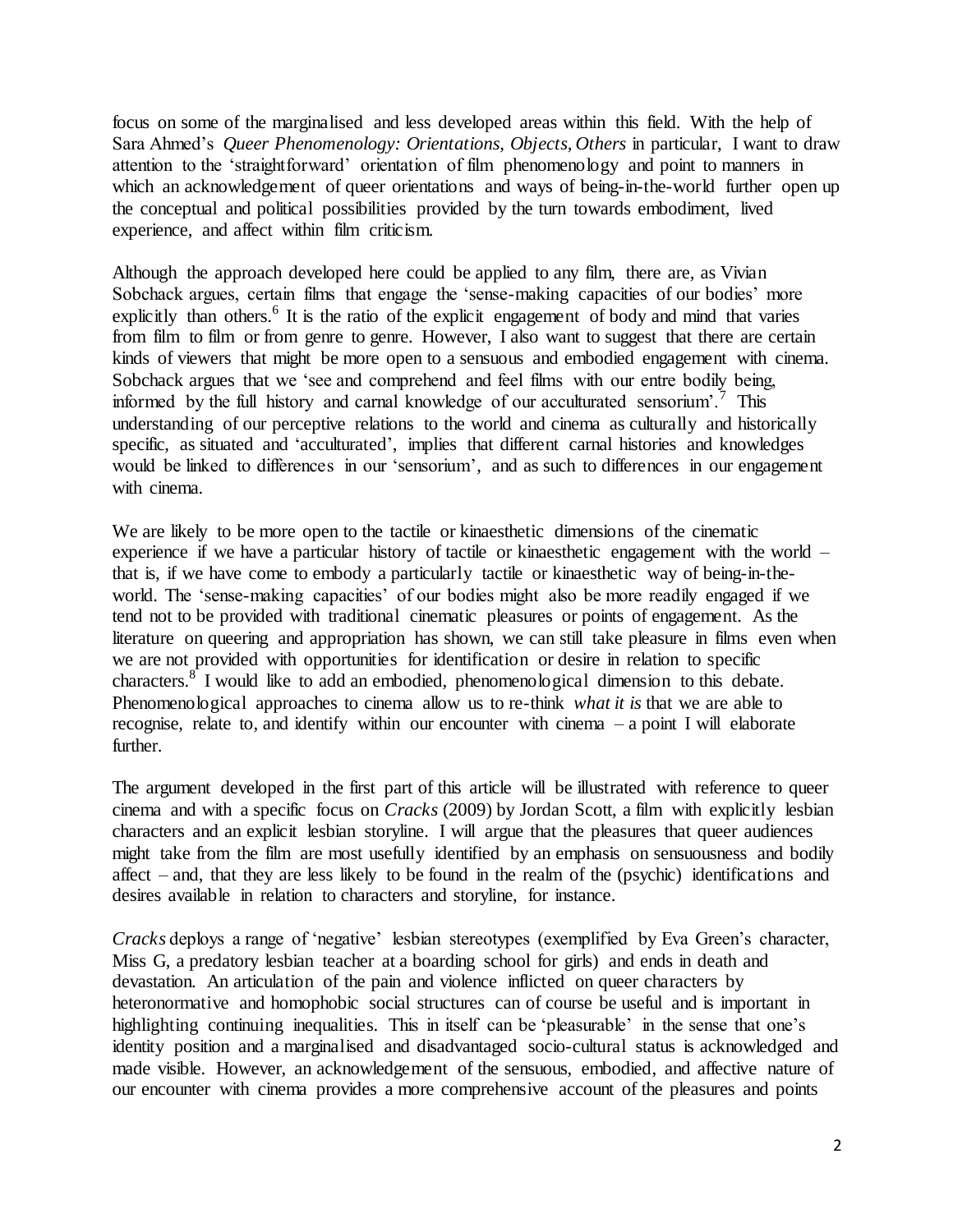of engagement offered – especially when differences in our orientations, embodiments, ways of being-in-the-world, as well as our perceptive and expressive relations to the world and others are taken into account.

## **Turning towards the body**

The reasons for a turn away from an exclusive emphasis on optical vision and 'the gaze' and towards the body as a whole, towards questions of embodiment and perception, and towards the interrelated nature of the senses, are, generally speaking, two-fold: concerns about the embodied nature of film and the film experience are linked both to changes in film-making practices (and a critical concern with those practices<sup>9</sup>) as well as to developments in theorising about film (that are partially related to changes in cinematic technologies and practices, but mainly to critiques of existing theories<sup>10</sup>). This includes, for instance, concerns over the gendered and racialised implications of established conceptualisations and manifestations of the gaze – both within cinema and also within the wider socio-cultural context, where looking (from a distance) is associated and inscribed with various hierarchies of power and control.

Conceptualising our encounter with cinema in terms of voyeurism, narcissism, and fetishism, as well as in terms of symbolically and ideologically constituted subject positions, tends to replicate dominant symbolic structures and power hierarchies and provides only limited possibilities for an understanding of the various points of engagement and viewing pleasures on offer – in relation to specific films and to cinema as a whole. Donna Haraway suggests that the gaze, including the human gaze and its various technological incarnations, 'signifies the unmarked positions of Man and White [in] scientific and technological, late-industrial, militarized, racist, male-dominant societies'.<sup>11</sup> She goes on to say that 'eyes', including those artificially constructed as well as our organic ones, constitute 'active perceptual systems, building on specific ways of seeing, that is, *ways of life*' that provide 'highly specific visible possibilities, each with a wonderfully detailed, active, partial way of *organising worlds*'. <sup>12</sup> This is why Haraway calls for an acknowledgement of the situated, partial, and embodied nature of vision and knowledge, by pointing to the need to 'reclaim the sensory system that has been used to signify a leap out of the marked body and into a conquering gaze from nowhere'.<sup>13</sup>

Importantly, Haraway points to the interrelated nature of the senses (that is, to the 'sensory system' that makes possible our contact and engagement with the world) and she develops explicit links between modes of perception and the different worlds we might perceive and experience. With this in mind, it is important to acknowledge that film viewing and film theorising do not take place in an abstract, ahistorical, and disembodied realm (as psychoanalytic film theory would have us believe). Vision and technologies of vision, including cinema, have very real and material implications. They discipline and shape bodies, relations between bodies, and bodily experiences, in addition to modes of being-in-the-word as well as the 'world' itself in fundamental ways.

Phenomenological approaches to film are useful in that, rather than strictly opposing approaches based on optical vision, distance, and 'the gaze', they complement existing theories. From a phenomenological perspective, it is the body with its expressive and perceptive qualities that constitutes the necessary condition for looking, identification, emotions, and pleasure. After all,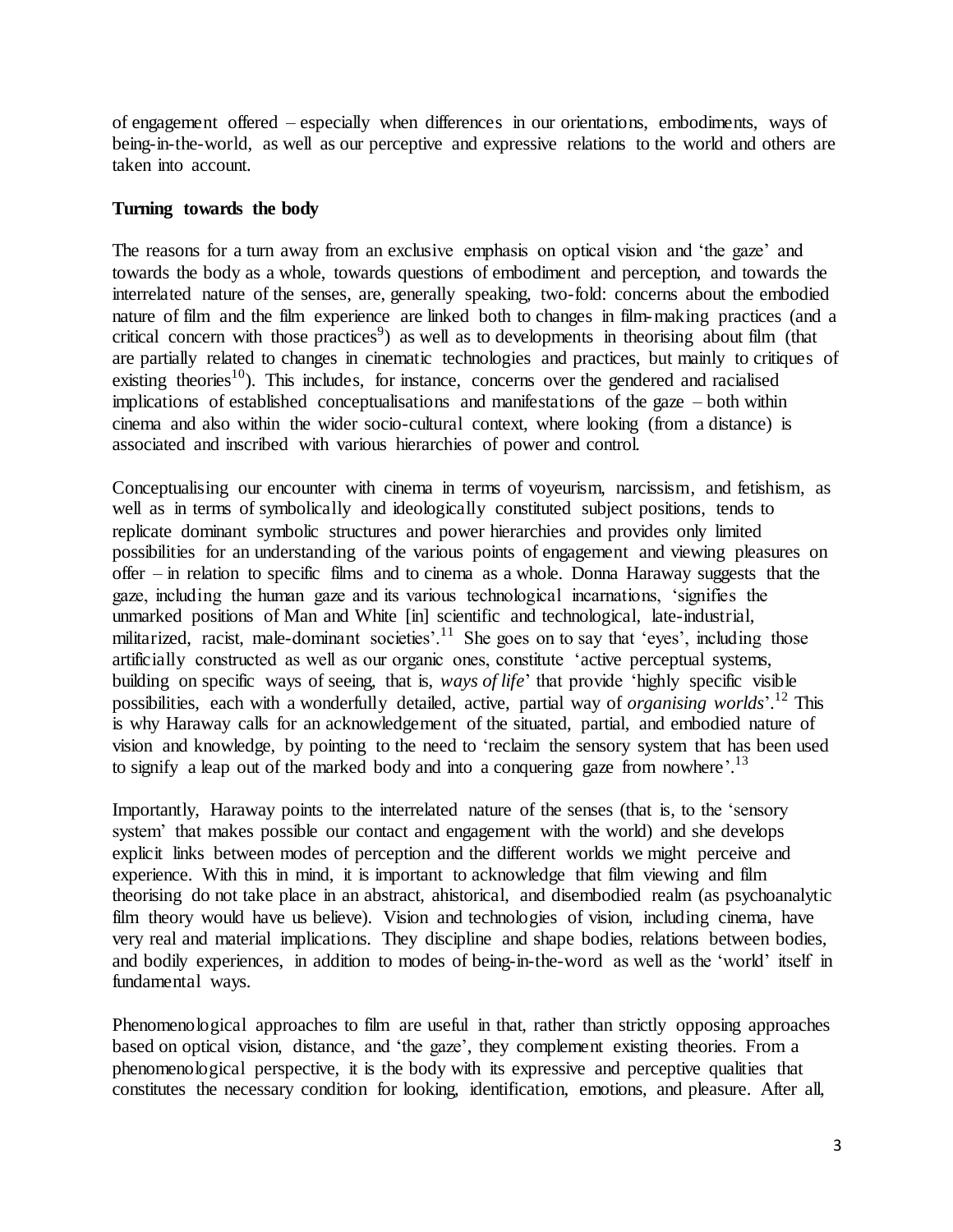it is the material body that makes looking and other sensory engagements with the world (including cinema) possible in the first place. It is at the level of the body that meaning is constituted; it is where we 'apprehend' the world and make 'sense' of environmental and physical stimuli.

Building on the work of Laura Marks and Sobchack, Jennifer Barker takes such an approach in *The Tactile Eye: Touch and the Cinematic Experience*. She argues that

a phenomenological approach to the cinematic experience […] focuses neither solely on the formal and narrative features of the film itself, nor solely on the spectator's psychic identification with characters or cognitive interpretation of the film. Instead, phenomenological film analysis approaches the film and the viewer as acting together, correlationally, along an axis that would itself constitute the object of study.<sup>14</sup>

This kind of approach can go some way in explaining how/why we might enjoy and derive particular kinds of pleasures from a film – even if it does not provide us with possibilities for identification in relation to particular characters and what they stand for and/or in relation to particular narrative structures and trajectories. Following Merleau-Ponty, Barker argues that film and viewer are in a 'relationship of reversibility' and that viewer and film 'inhabit and enact embodied structures – tactile structures – that are not the same, but intimately related and reversible'.<sup>15</sup>

She goes on to provide a fascinating and compellingly detailed exploration of what Sobchack calls the 'common structures of embodied existence [and] similar modes of being-in-the-world'<sup>16</sup> that we share with cinema and that cinema shares with us. Barker goes beneath the skin (of the viewer and the film) in her account of the tactile dimensions of the cinematic experience and locates the 'contact' between viewer and film at the level of 'skin', and (delving further into the murky depth of the body) at the level of 'musculature' and 'viscera'. While 'skin', following Marks' notion of haptic visuality, is linked to surface and texture and to notions of eroticism and contact with the other, 'musculature' is linked to particular spatial structures, to ways of taking up, moving through, and extending space, and as such, to notions of kinaesthetic empathy, agency, and desire. 'Viscera', according to Barker, is linked to the rhythms in the most hidden depths of the body, and thus to temporal structures, to particular ways of experiencing, understanding, and embodying time that might lead to a 'visceral resonance' between viewer and film.<sup>17</sup> Barker's account is invaluable in its detailing of the various levels and layers at which our contact (or encounter) with film can be located, both in terms of (human) bodies within film as well as with the body of film itself.

Barker's argument is based, at least partially, on an understanding of the relationship between viewer and film in terms of its mimetic dimensions. On the one hand, cinematic gestures and movements have emerged based on human gestures and movements. For instance, the close-up mimics the human gesture of leaning forward in order to get a 'closer look'. Conversely, we, as viewers, might mimic cinematic gestures or adjust our bodies in response to cinematic movements, as when we lean to one side in response to the erratic and swerving movements of a chase sequence. More generally, 'film and viewer share certain deep-seated muscular habits, beginning with the very tendency to move through the world in an upright position. We and the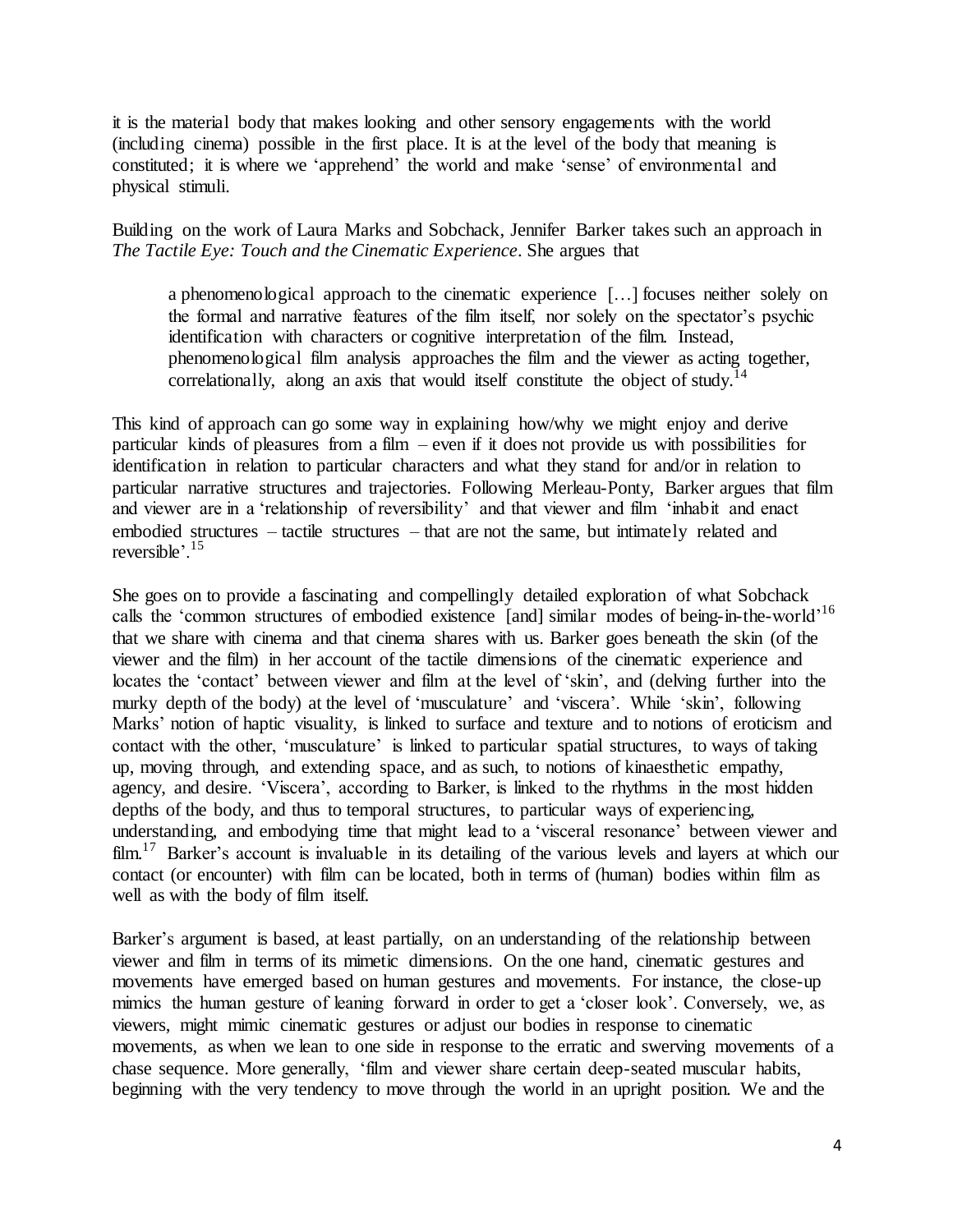film are both inclined that way, as we are inclined to move and look forward, to face things directly'.<sup>18</sup>

Modes of movement and comportment are also associated with particular affective implications, as they provide the basis for our expressive and perceptive relations to the world. Barker suggests that 'swaggering, skulking, cowering, reaching, flinching, swaying, swerving, leaning or simply standing upright',<sup>19</sup> for instance, are simultaneously expressive and perceptive acts that articulate how we affect and how we are affected by objects and others. They are ways of orienting ourselves and arranging our body in space, and they take place in relation to our encounters with other bodies (human and cinematic).

Developing a similar (although perhaps more cognitive-based) argument, Carl Plantinga in *Moving Viewers* asserts the importance of accounting more specifically for what he calls the 'pre-rational elements of spectatorship, in other words, responses that are to some extent automatic, pre-reflective body responses, rather than the intentional and interpretive cognitions of the conscious mind'. <sup>20</sup> In particular, he focuses on the phenomenon of 'motor mimicry' as one aspect of the pre-rational element of spectatorship that is 'the tendency of an observer to outwardly mimic the facial and body movements of another person<sup>'.21</sup>

Motor mimicry is associated with affective mimicry and bodily empathy. For instance, we may not only experience sadness when we know why a particular character in a film cries (based on information provided through dialog and narrative); we may also experience, and exhibit, particular emotions when we see them displayed through characters' facial expressions, gestures, and movements, which we then mimic. While Plantinga focuses mainly on the affective and embodied relationships we might develop towards characters *in* films, this argument can usefully be related to Sobchack's and Barker's notion of the body *of* films, including cinematic gestures, movements, and modes of comportment, as outlined above. This argument also contributes to unpacking the ways in which 'emotional contagion' might work – both in relation to characters in films and in relation to the cinematic experience as a whole.

Antonio Damasio's account of the workings of consciousness and emotions from a neurobiological perspective is insightful here, as he points to the wide-ranging physiological changes taking place in the body (including muscular-postural and muscular-visceral-endocrine adjustments) in our affective encounters with objects and others – most of which we cannot consciously control. Importantly, Damasio also suggest that 'the records we hold of the objects and events we once perceived include the motor adjustments we made to obtain the perception in the first place and also include the emotional reactions we had then'.<sup>22</sup> This is why certain bodily responses are not only evoked when we perceive an object or person, but also when we merely think of or remember an object or person – and further, when we witness particular expressions of emotions in other bodies, both human and cinematic.

#### **Whose body?**

What is perhaps slightly problematic about Barker's work as well as other writing in this area is that it is based on seemingly unproblematic, universalising, and at times paradoxically ahistorical understandings of the body and embodiment. Despite the emphasis on the materiality of the body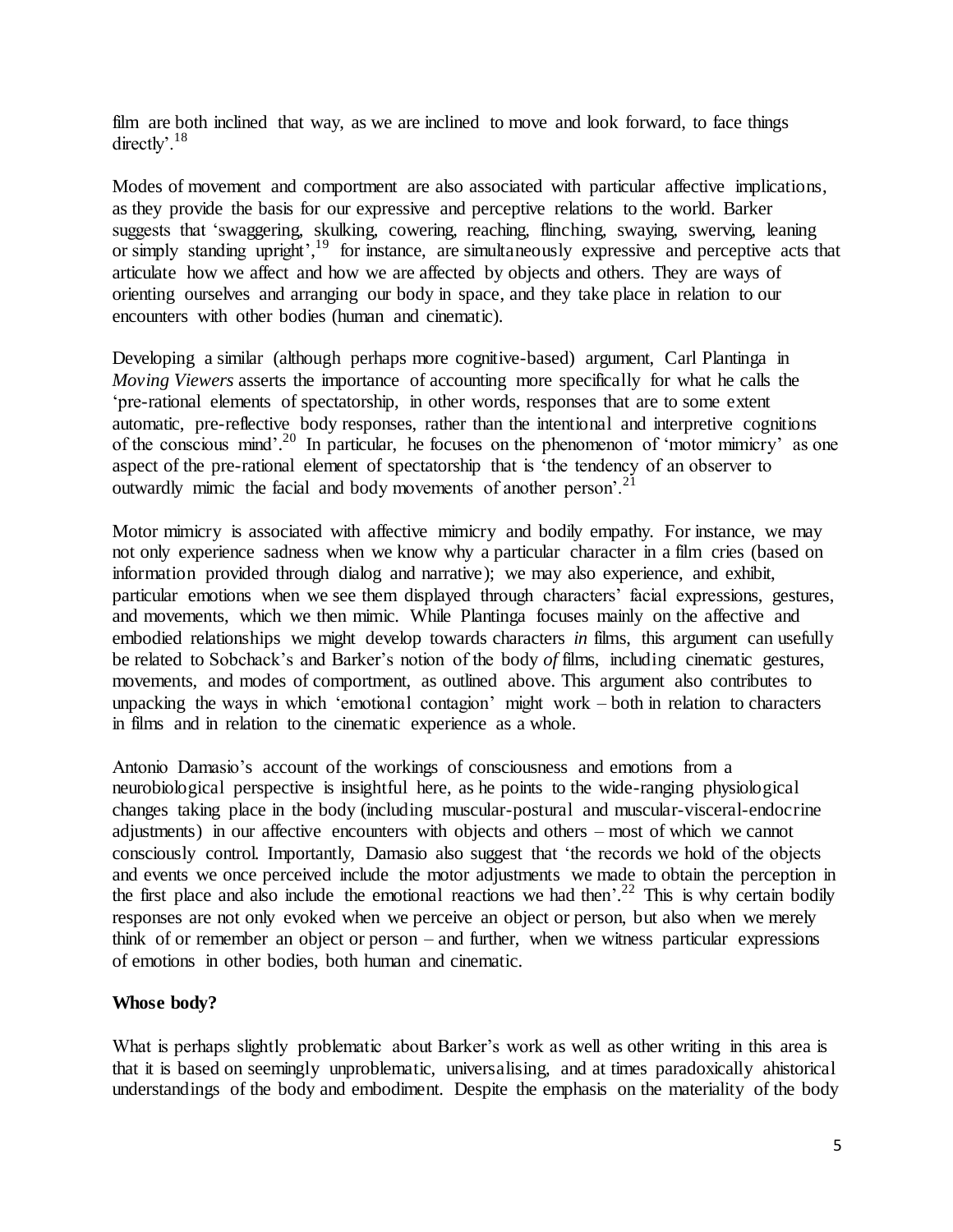and its concrete functioning, it is the white, male, heterosexual body that is implicitly at the heart of the theoretical underpinnings of much contemporary film phenomenology. Elena del Rio asserts that 'the kind of phenomenology practiced by Merleau-Ponty falls short of considering the body in particularly gendered ways by simply assuming the white, male body as the universal measure of all bodies<sup>' 23</sup> Arguing along similar lines, Ahmed suggests that Husserl's phenomenology seems to involve an 'ease of movement' that implies a 'mobile body', one that <sup>2</sup> can do' things.<sup>24</sup> Ahmed identifies the taken-for-granted ways of being-in-the-world at the heart of phenomenology in terms of heterosexuality and in terms of whiteness. The mobile body that can do things, that is characterised by an ease of movement, and for whom space constitutes the possibility of action, desire, and contact, is a body that takes up a very particular orientation towards the world and others that is based on the normative embodiment of heterosexuality and whiteness.

This normative (white, male, heterosexual, and able) body also inadvertently underpins phenomenological film criticism  $-$  a point I want to illustrate in more detail. Drawing on Merleau-Ponty, Barker conceptualises our encounter with cinema in terms of tactility and contact:

Tactility is a mode of perception and expression wherein all parts of the body commit themselves to, or are drawn into, a relationship with the world that is at once a mutual and intimate relation of contact. The intimate and close contact between touching and touched, as well as the relationship of mutual, reciprocal relationship that exists between them, are *universal structures* […]. Cinematic tactility, then, is a *general attitude* towards the cinema that the human body enacts in particular ways: haptically, at the tender surface of the body; kinaesthetically and muscularly, in the middle dimension of muscles, tendons and bones that reach toward and through cinematic space; and viscerally, in the murky recesses of the body, where heart, lungs, pulsing fluids, and firing synapses receive, respond to, and reenact the rhythms of cinema.<sup>25</sup>

Feminist, gender, and queer studies critiques of traditional phenomenology articulate the grounds on which we might challenge the 'universal structures' and 'general attitude' that arguably underpin our perceptive and expressive relations to the world (and to cinema). Various ways of being-in-the-world are linked to differences in our tactile and kinaesthetic encounters with objects and others. For instance, using the notion of 'sexual orientation' as a starting point, Ahmed points to how different ways of being oriented (phenomenologically) mean that we 'face' the world and others differently; it means that different objects and others come 'into view' and are therefore 'within reach'. In particular, she emphasises the spatiality of sexuality and points to the idea that 'sexuality involves ways of inhabiting and being inhabited by space' and is related to 'ways of inhabiting and coexisting in the world'.<sup>26</sup>

Queer ways of being-in-the-world are therefore characterised by differences in our relationships to space. We extend space differently based on how we are orientated in the world. This is why sexuality should not be seen as determined only by object choice, but as involving differences in one's very relation to the world – that is, how one 'faces' the world or is directed toward it. Or rather, we could say that orientations towards sexual objects affect other things that we do, such that different orientations and different ways of directing one's desire means inhabiting different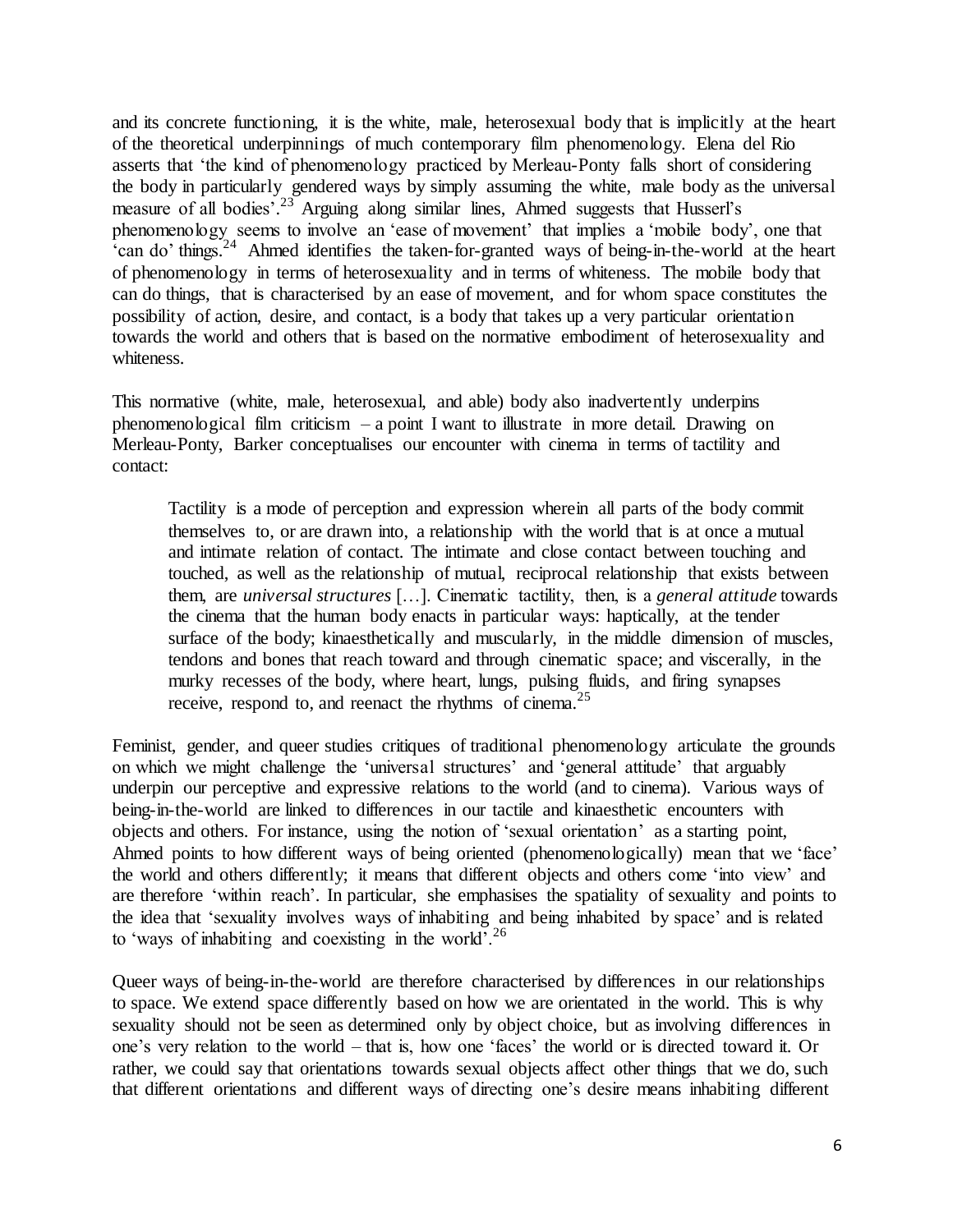worlds'.<sup>27</sup> Different ways of being-in-the-world mean that different objects and others are athand, within 'reach', and familiar in the Heideggerian sense of the term. It also means that some objects and others are out of sight and not within reach. As such, our different ways of being oriented and of extending space open up (or close down) different possibilities for action and desire and for affecting and being affected by others. Importantly, such an understanding of (sexual) orientation engenders compelling new ways of thinking about the representability of queer identities and subjectivities (in cinema and elsewhere), in addition to new ways of conceptualising the identifications, pleasures, and points of engagement available for queer audiences in cinema.

Elaborating on the affective dimensions of different orientations and suggesting that emotions towards objects and others involve 'affective forms of (re)orientation', Ahmed explains that

it is not just that bodies are moved by the orientations they have; rather, the orientation we have toward others shape the contours of space by affecting relations of proximity and distance between bodies […]. Orientations involve different ways of registering the proximity of objects and others. Orientations shape not only how we inhabit space, but how we apprehend this world of shared inhabitance, as well as 'who' or 'what' we direct our energy and attention towards.<sup>28</sup>

Queer bodies are characterised by facing the 'wrong' way, by tending towards 'inappropriate' others and directing their attention towards 'deviant' objects. This means that queer ways of being-in-the-world are characterised not only by tactile, kinaesthetic, or muscular relations to *different* others, but also by differences in the experience of proximity, contact, touch, and movement itself. Linking this back to cinema, a queer sense-ibility can be articulated not only by the representation of tactile relations to 'inappropriate' others, but also by differences in the articulation of tactility and contact itself. Not only do we touch and are touched by different, 'inappropriate' objects and others, but we touch and are touched differently. Not only do we move and 'tend towards' different, 'inappropriate' objects and others, but we move and extend space differently.

Queer bodies live their tactile, muscular, and kinaesthetic relations to objects and others differently. So if, as Sobchack and Barker suggest, we can conceive of cinema as a 'lived body' that shares our structures of embodied existence and modes of being-in-the world, including various gestures and modes of movement and comportment, then queer subjectivities can be articulated by and identified in relation to not just characters in film but the body film itself and our embodied relationships with that body.

With reference to both Husserl's and Merleau-Ponty's phenomenology, as well as to Judith Butler's phenomenological account of gender as a repetition of bodily acts,<sup>29</sup> Ahmed adopts a model of history as 'bodily sedimentation'. She argues that 'phenomenology helps us to explore how bodies are shaped by histories, which they perform in their comportment, their posture and their gesture'.<sup>30</sup> It should become clear at this point what a queer film phenomenology might look like and what shape it might take, as well as the kinds of conceptual and political possibilities it opens up. Rather than conceptualising our tactile, muscular, and kinaesthetic encounter with cinema in universalising terms (as Barker does, at least to a certain extent), an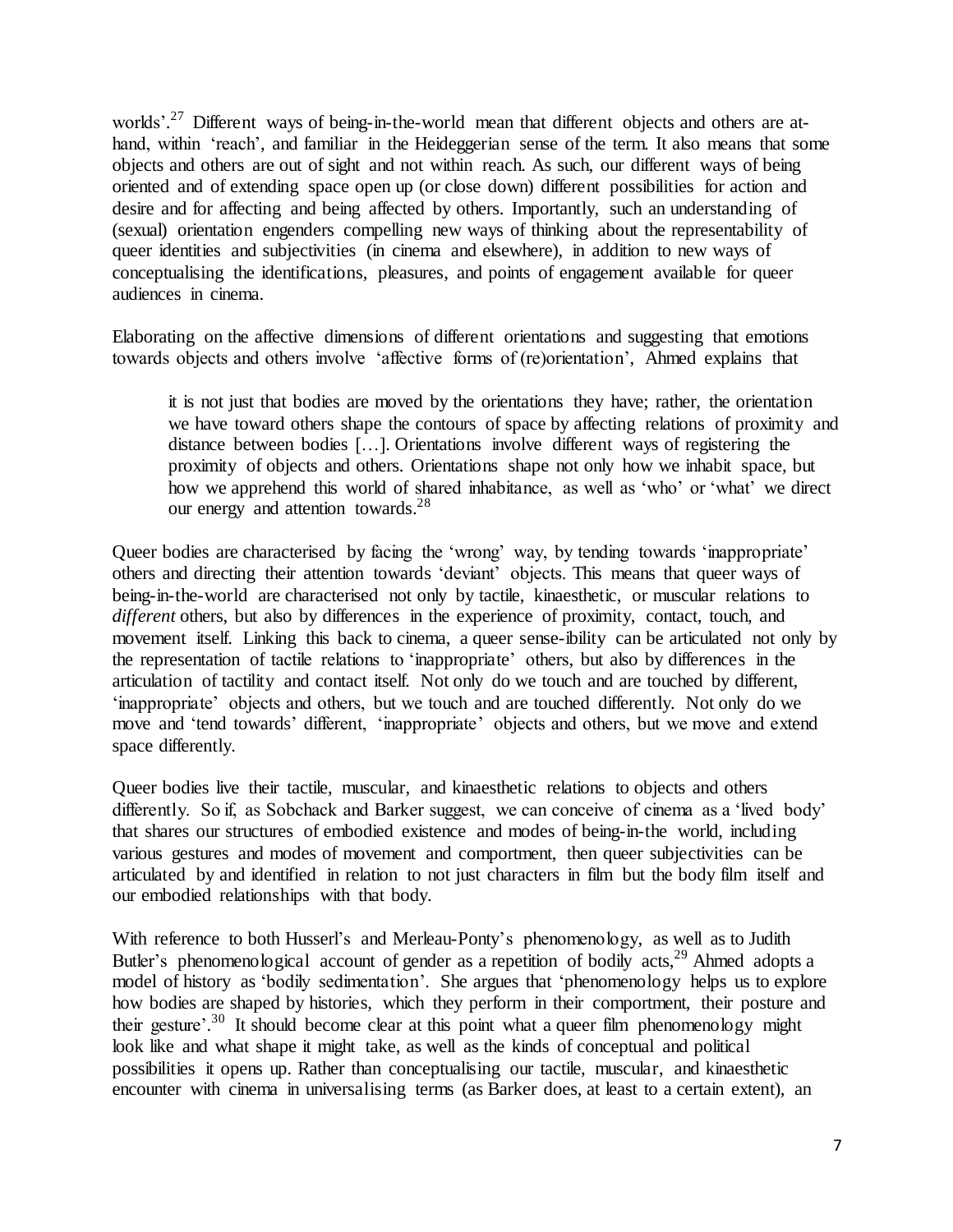acknowledgement of the ways in which our embodied histories and habits shape our expressive and perceptive relations with the world and others adds a vital element of specificity – without, as I would like to re-emphasise, rehashing essentialising notions of bodily difference.

## **Re-thinking identity and identification**

In *The Address of the Eye*, Sobchack calls for a return to questions of identification from a phenomenological point of view: '[w]e might wish to think again about processes of identification in the film experience, relating them not only to our secondary engagement with and recognition of "subject positions" or characters but rather to our primary engagement (and the film's) with the sense and sensibility of materiality itself.<sup>31</sup> I want to follow Kate Ince in suggesting that the rather old-fashioned concepts of identity and identification (laden as they are with all kinds of ideological baggage) can regain significance if we move away from their largely abstract, ahistorical, decontextualised, and disembodied incarnations and move towards an understanding of 'embodied cultural identity' within film criticism.

Ince follows Sobchack in suggesting a move away from a Lacanian understanding of primary and secondary identification as always involving a specular image (and the ways this has been taken up by Jean-Louis Baudry and Christian Metz, for instance) to argue for an understanding of identification based on the 'sensational body'. She proposes that identification 'is not specular at first, but "affective"', that specular identification can only take place on the 'ground of a preliminary affection<sup>32</sup>, and that it is from our embodied, affective relations with the world and others that various forms of identification emerge.

Such an understanding of identity (formation) and identification allows us to re-think our engagement with cinema in 'sensational' terms. Films not only provide possibilities for (psychic) identification with particular characters, they also open up possibilities for identification with affective situations that are constructed both through characters and narrative, but also through various (cinematic) movements, gestures, textures, or rhythms. In a similar vein, Misha Kavka points to the usefulness of thinking about 'situational identifications that are affect based' when she argues that we tend to 'project ourselves into the scenario there where the affective flow feels most "true"<sup>23</sup>. In this sense, the screen functions as a permeable membrane between different 'affective worlds' that communicates this sensibility viscerally, through movement, gestures, colours, and sound.

Various points of identification are on offer in our encounter with cinema, as we can identify with particular ways of being-in-the-world, particular orientations, and particular affective situations. These can be based on our embodied experiences and memories, our sedimented histories of accumulated affect, our acculturated sensorium, and the ways in which we extend space and time and relate to objects and others. The bodies in and of cinema embody and express our different attitudes, tendencies, habits, and orientations, and this is where possibilities for our embodied, sensuous, and affective engagements with cinema partially lie.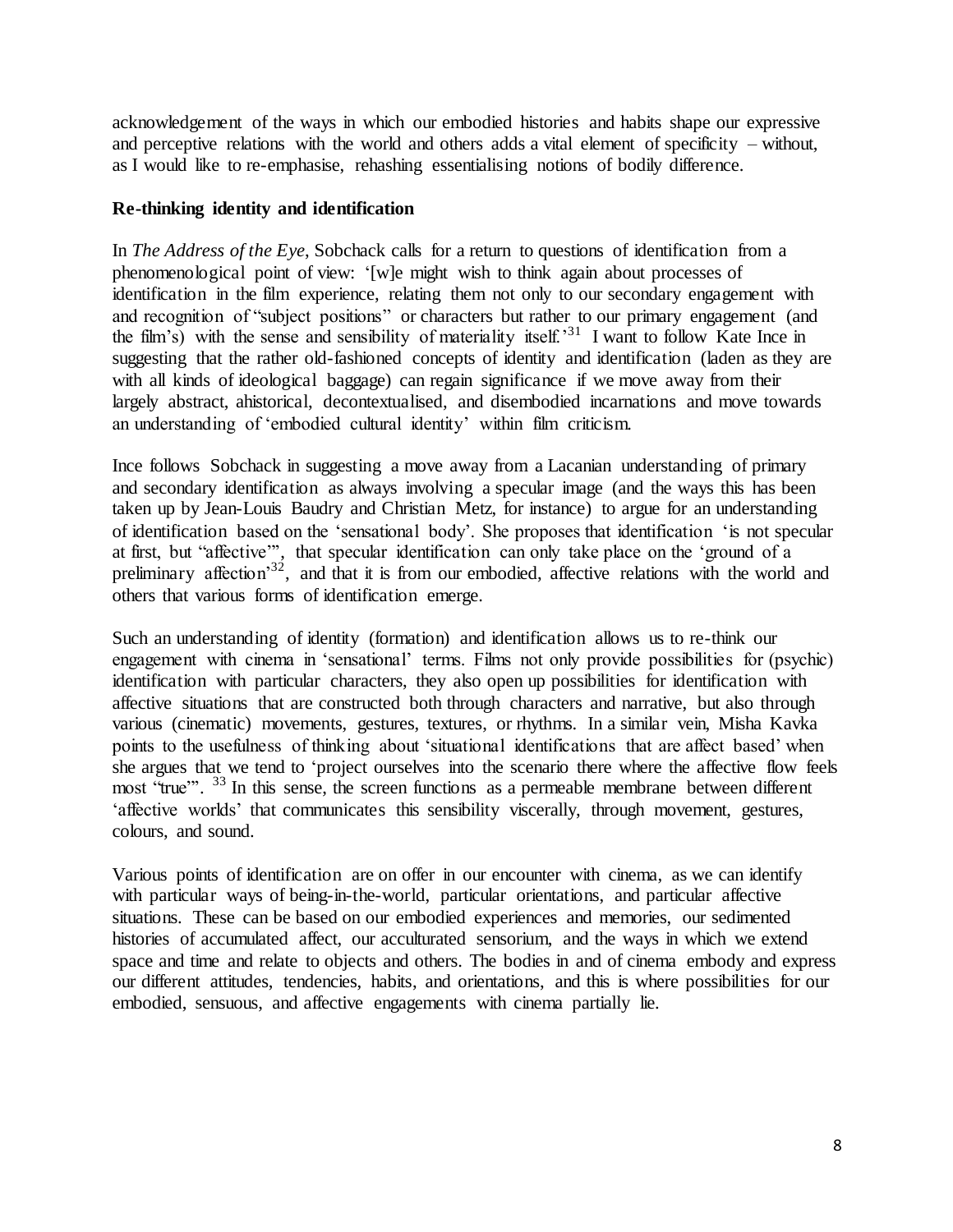#### *Cracks*

I would now like to illustrate the ideas outlined here with reference to *Cracks*. While this approach could be applied to any film, queer cinema provides a particularly useful starting point. With *Cracks*, I want to suggest that the film's most powerful appeal lies in its articulation of particularly queer orientations and ways of being-in-the-world that provide opportunities for recognition and identification in tactile, muscular, and kinaesthetic terms.

In her discussion of the significance of lesbian films in the context of queer cinema, Anat Pick writes that 'screening lesbianism is not simply a matter of making the invisible visible, but of negotiating different *regimes of visibility* [and, I would like to add, different *sensuous* regimes]'. She asserts that we 'need to interrogate marginal sexual identities not only as subject matter, but also as a *stance*, as a process of reinscription, as a way of situating oneself in relation to sets of images, experiences and historical formations'.<sup>34</sup> What I want to focus on here is the embodied and bodily dimension of this 'stance'.

Following Ahmed's *Queer Phenomenology*, taking up a particular stance means adopting a particular orientation towards the world; it means not only that we see/experience the world from a particular situated location, but that we 'face' the world in a particular way. What I will explore in relation to *Cracks*is not only the kind of stance, or orientation, embodied by the characters in the film, but also the ways in which the film 'faces' us by taking up a particular stance and embodying a particular orientation; what kind of 'affective world' is articulated in and through the film?

*Cracks*is situated in 1930s England and takes place in a boarding school for girls. Miss G (Eva Green) is a teacher at the institution as well as the coach of the school's diving team. The narrative tensions and resulting 'love triangle' evolve around Miss G and her fascination with and desire for her student Fiamma (Maria Valverde), as well as one of the other student's (Di, played by Juno Temple) crush on Miss G and jealousy of Miss G's (unrequited) desire for Fiamma. However, rather than focusing on characters or narrative, I want to explore the significance of the numerous sequences that take place in the lake in which the girls train. It is the depiction of bodily movement in and through water and the relations of bodies in water that provide the film's most explicit articulation of queer ways of being-in-the-world and the kinds of 'affective flows' that might resonate with queer viewers in particular.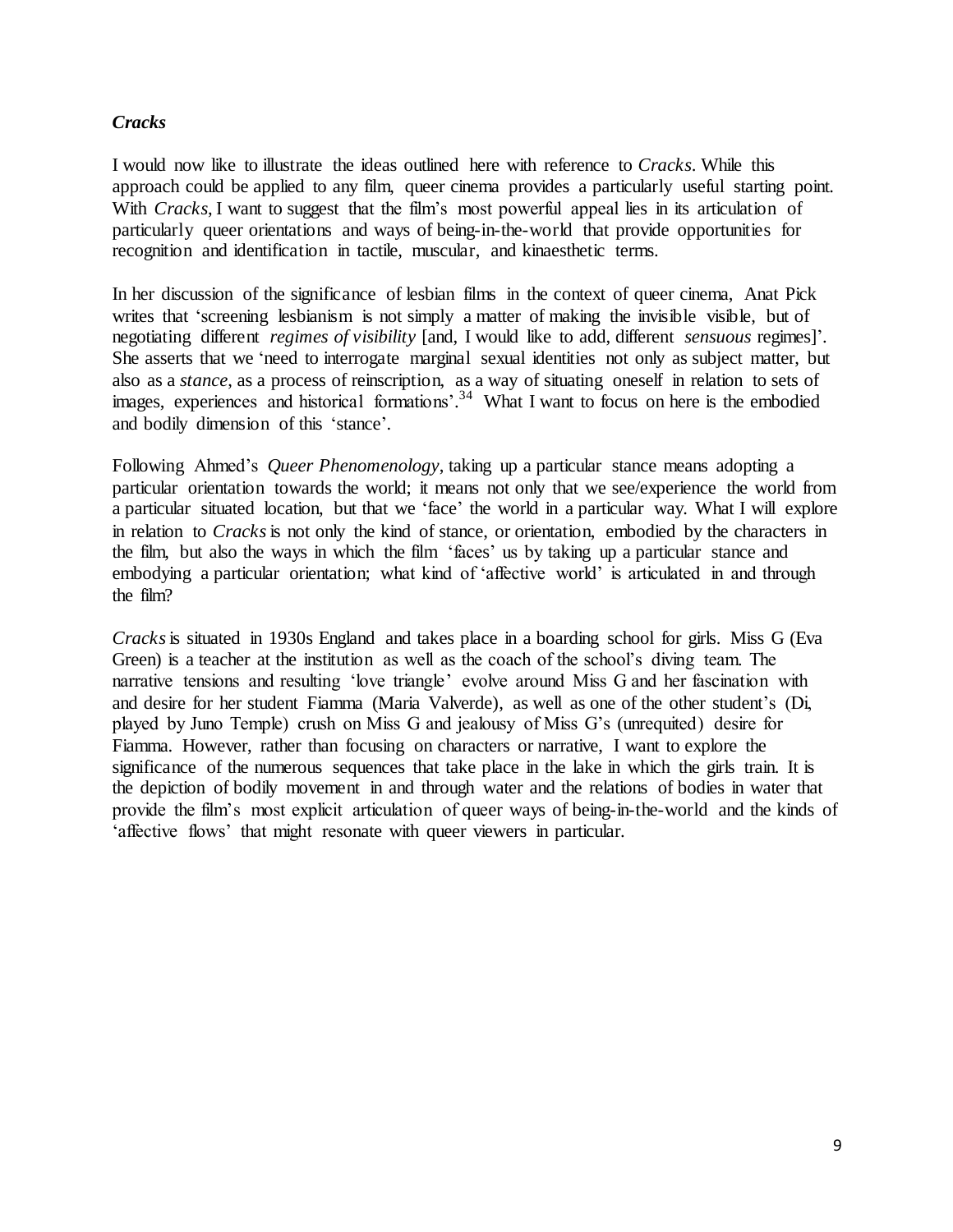

*Figure 1: Affective flows*

The quality of the 'matter' in which this movement of bodies occurs, and the ways in which bodily movement changes the arrangement of elements in the surrounding space, is made 'visible' through the camera's positioning underwater. The air bubbles and sun rays, floating through the water and past the bodies and the camera, emphasise the substance of the space in which movement occurs. The underwater sequences highlight the muscular efforts of movement and point to the resistance to movement that can be experienced in muscular terms (when particular movements are slower and much more strenuous in water than they are in the air). It is the tactile quality of the experience of moving in water that is foregrounded in particular. We are always consciously aware of the continuous contact between our skin and water because we are not used to it  $-$  it is unfamiliar, in ways in which our skin's continuous contact with air is not. Ahmed, drawing on Heidegger's account of 'familiarity', explains that familiarity is central to the notion of being oriented.<sup>35</sup> The underwater sequences can thus be read and *felt* as articulations of a sense of disorientation, of unfamiliar ways of being-in-the word, and of nonnormative or queer orientations toward the world and toward others.

The materiality of water also becomes particularly poignant when the characters open their eyes underwater. Looking in/through water gives the gaze a particularly haptic quality, as the materiality of the medium or 'matter' that touches and connects the bodies is emphasised. Air is often 'invisible', whereas water is not. What is articulated here is a different kind of looking, one that is explicitly linked to the sense of touch: the water both touches the eye the floating bodies, and the consistency and materiality of water becomes 'visible' as we look through it (along with the characters). It is not the distance implied by the gaze that is highlighted but rather closeness, proximity, and contact.

In a number of sequences taking place in or around the lake the surface of the water also constitutes a threshold, where anything that is below this surface is unknown, both fascinating and perhaps threatening, especially if the camera and we as viewers remain above the surface. This becomes a threshold that we cannot see through. For instance, in one diving sequence, Miss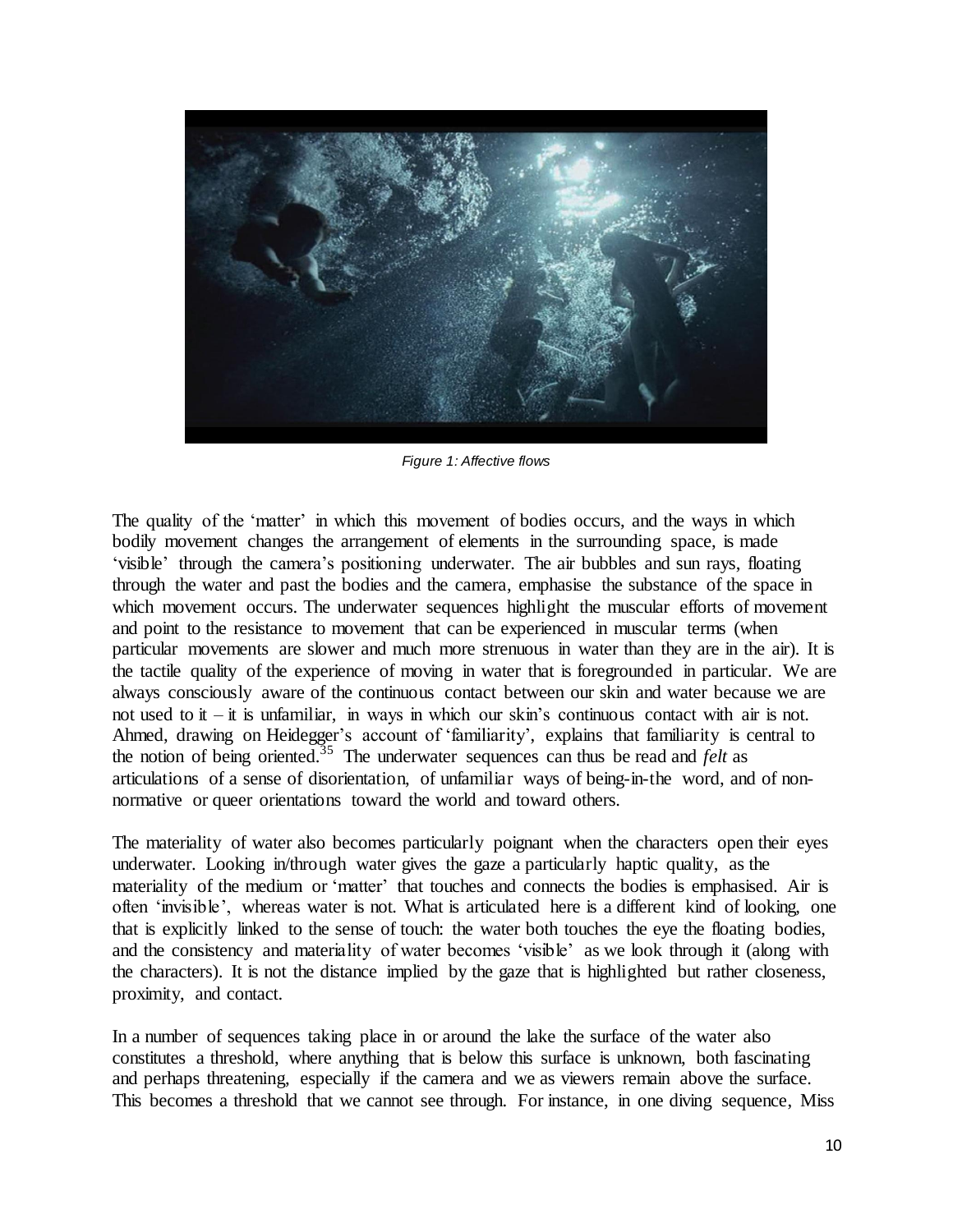G forces Fiamma to perform another dive when she is too exhausted to do so. Miss G's cruelty in this scene can be linked to Fiamma's refusal to reciprocate Miss G's approaches. Fiamma is forced to cross the threshold constituted by the surface of the water and enter into an unknown, threatening world. We remain on the platform along with the other characters and share their concern as to whether Fiamma will resurface, which she does after a considerable length of time.

Water can be associated with a sense of disorientation because it implies a threshold into a different world, one in which normative and familiar rules of gravity and bodily movement do not apply. When we are in water our senses have to adjust because the normative and familiar rules of perception and expression become irrelevant. Our sensory relationship with the world changes dramatically, including our sense of vision, hearing, touch, smell, and taste, but also our kinaesthetic and muscular senses as well as our proprioceptive sense (our sense of our own bodily weight and the sense of the position of our body in space). This queer sense of space is articulated both through the movement of bodies in water as well as through the positioning and movement of the camera (underwater) that seems to be free from the familiar rules of gravity and comportment. We do not always know what is up or down, left or right, as the camera, the human bodies, the air bubbles, and the rays of light float freely and in seemingly unrestricted fashion, connected by the malleable materiality of water.

As such, the underwater sequences might lead to a sense of disorientation: when we are in water, we are not 'in our element' and we do not experience the world in familiar ways. We need to reorient ourselves in order to find or re-gain our bearings. However, there are certain characters who seem to be 'in their element', 'at ease', or 'at home' when they are moving (and looking) in and through water. There is a sense in which they (and we as viewers) might experience a pleasurable and exhilarating sense of disorientation, of not knowing what direction we face, of not being restricted in our movement by the pull of gravity. When we are underwater we are also not being 'directed' in particular ways – we can find our own way and we do not have to follow the 'path most trodden'.

The masses of water that constitute space are explicitly and visibly malleable; they 'take the shape' of the bodies that inhabit it. Ahmed argues that spaces are not exterior to the body, but that space is 'like a second skin' that unfolds in the folds of the body.<sup>36</sup> She also makes reference to the 'skin of the social' that makes impressions on and shapes the surface of the body, directing it in particularly heteronormative ways. What the smooth and comfortable movement underwater makes 'visible', then, is the ways in which queer bodies, those that do not 'fit' the skin of the social, are 'in their element' within a space that is unmarked and fluid.

Ahmed argues that when bodies extend space comfortably, space constitutes the possibility for action and desire – and it is in this regard that the film's depiction of bodies in water embodies particularly queer possibilities. The underwater sequences in particular function to articulate a sense of the queer affective relations between bodies that are 'in touch' and 'in sync' within a space that fits their shape and that provides a ground on which bodies can 'gather' and 'tend toward' each other. This includes the bodies in the film, the body of the film, as well as the body of the viewer.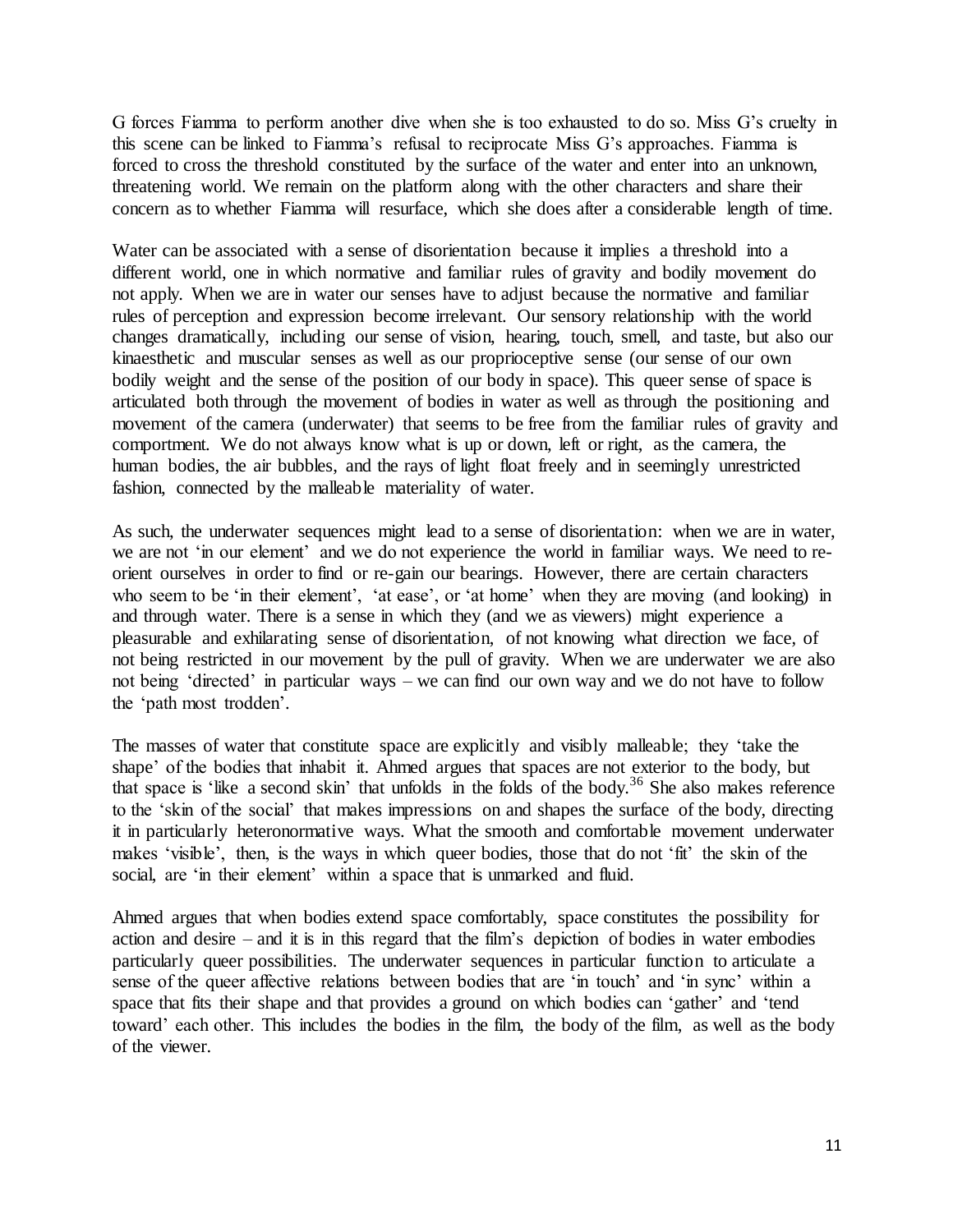What characterises *Cracks*, then, is that although it largely conforms to mainstream cinematic conventions, and although the female body and the relationships between the female characters are often heterosexualised and posited for a heterosexually desiring gaze in very traditional and stereotypical terms (and water dripping off the female body is certainly part of this), the film also manages to articulate particularly queer subjectivities. These possibilities exist outside of traditional binaries of identification and desire; they exist in relation to the film's embodied articulation of subjectivity and desire (sexual and otherwise) that might 'resonate' with certain viewers based on their own embodiments of subjectivity and ways of being-in-the-world, and based on their own kinaesthetic, muscular, and tactile memories, experiences, and habits.

*Cracks* might also appeal to, touch, or move viewers based on their embodied aspirations and 'tendencies'. Borrowing Patricia White's argument in *Uninvited,* this is to say that films might not only speak to, touch, or move already-formed identities, but that they might play a part in their formation and their 'becoming'. Ahmed's phenomenological discussion of 'tendencies' (that recalls Butler's notion of performativity) provides an embodied dimension to this argument: '[b]odies are shaped by what they tend toward and the repetition of this "tending toward" produces certain tendencies.<sup>37</sup> What I want to suggest, then, is that the film can be read and 'felt' as an articulation of particularly queer orientations and tendencies. It focuses on 'minor' characters (in the sense suggested by White in her discussion of lesbian minor cinema<sup>38</sup>); also, the film in part traces the processes through which the characters acquire certain 'queer' tendencies and orientations by 'tending toward' certain others in ways that disrupt the straightness of phenomenal space, and ways of inhabiting that space. Particularly in those moments that focus on bodily movement in, through, towards, and with water, the film itself, as I have tried to show, 'embodies' those tendencies, orientations, dis-orientations, and reorientations.

This opens up possibilities for embodied viewer engagements with the process of acquiring certain tendencies and orientations, of extending space and 'facing' others in particular ways, and of disrupting straightforward understandings and experiences of phenomenal space. This is why the film might speak to, touch, move, and resonate with viewers that are not entirely comfortable, 'at home', or 'in their element' within the heteronormative structures of phenomenal space and the possibilities for action and desire it provides.

#### **So what?**

Kavka argues that affects do not reside in bodies but rather arise between bodies.<sup>39</sup> Embodied engagements and affective identifications therefore depend on the interplay between a range of bodies: between bodies on and off screen, where the screen functions as an affective surface, a permeable membrane that allows for the relations between bodies and between the 'affective worlds' on either side of the screen; and between the body of the spectator and the body of the film. Affects are economic in that they circulate between bodies and create alignments and attachments.<sup>40</sup> The political significance of cinema can therefore be located, at least in part, in the ways in which certain films provide opportunities for the alignment of, and attachment between, certain kinds of bodies.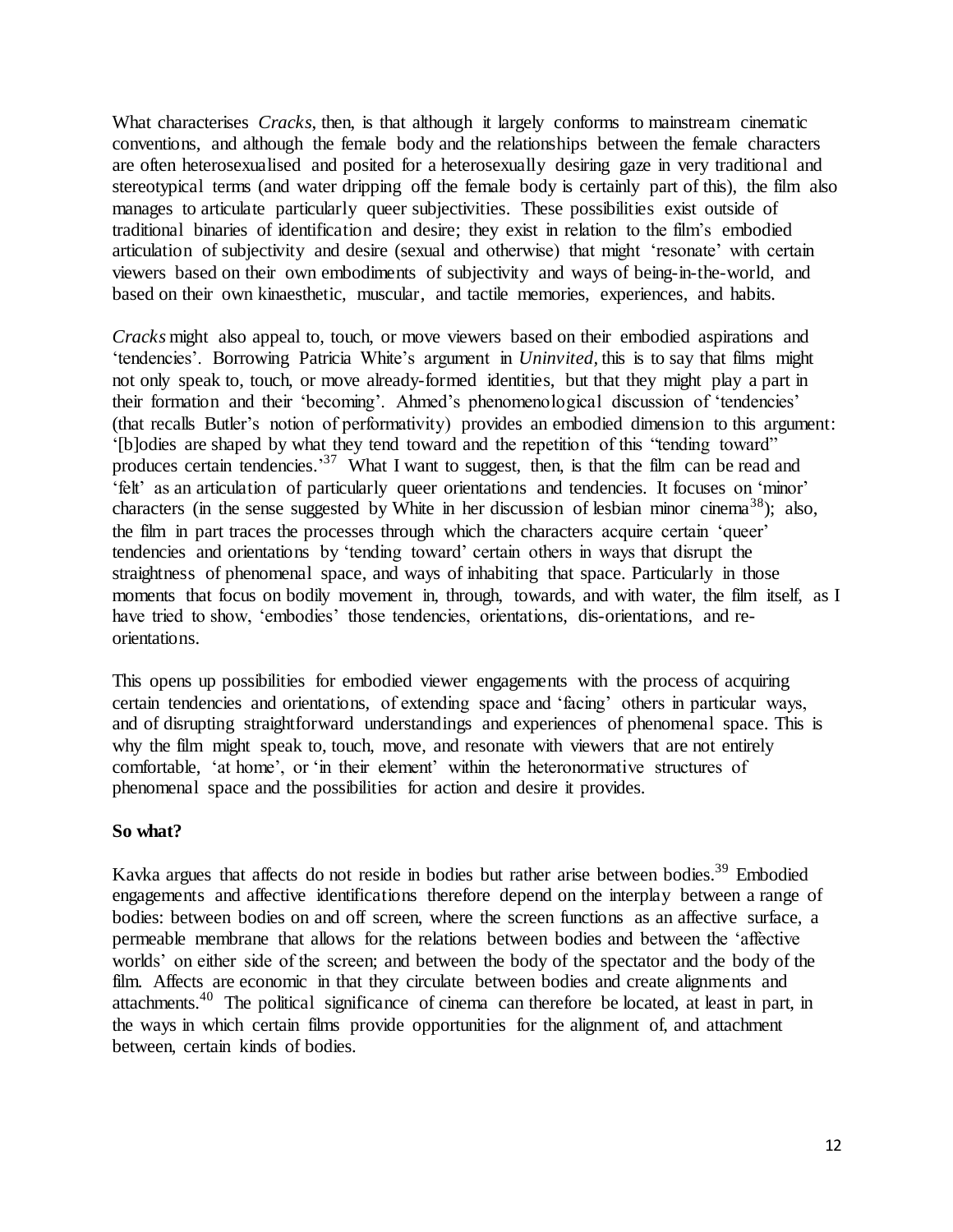Queer bodies might gather in and around certain films and form the basis for a sense of community through shared alignments, attachments, and orientations. We might think of community and identity in terms of shared affects, tendencies, and habits; and of cinema as giving expression to, and resonating with, particular histories of bodily sedimentation. With this in mind, a phenomenological approach to cinema that accounts for embodied differences allows us to think about our various encounters with cinema, including pleasures, frustrations, tensions, alignments, repulsions, mobilisations, and attractions in non-essentialising terms, while not losing sight of the body that makes these encounters possible in the first place.

#### **Author**

Katharina Lindner is a lecturer in film and media at the University of Stirling, UK. Her main research interests include gender and queer theory, media and sport, as well as film phenomenology. She has published work on athleticism and cinema, dance in film, sport and (post)feminism, and also on bodily performance and embodiment and/in film.

# **References**

Ahmed, S. 'Communities that feel: Intensities, difference and attachment' in *Conference proceedings for 'Affective encounters: Rethinking embodiment in feminist media studies'* edited by A. Koivunen and S. Paarson, 2001. Available at: [http://www.hum.utu.fi/oppiaineet/mediatutkimus/tutkimus/proceedings\\_pienennetty.pdf.](http://www.hum.utu.fi/oppiaineet/mediatutkimus/tutkimus/proceedings_pienennetty.pdf)

Ahmed, S. *Queer phenomenology: Orientations, objects, others*. London: Duke University Press, 2006.

Barker, J. *The tactile eye: Touch and the cinematic experience*. Berkeley: University of California Press, 2009.

Butler, J. 'Performative acts and gender constitution: An essay in phenomenology and feminist theory' in *Writing on the body: Female embodiment and feminist theory* edited by K. Conboy, N. Medina and S. Stanbury. New York: Columbia University Press, 1997: 401-418.

Damasio. A. *The feeling of what happens: Body, emotion and the making of consciousness*. London: Random House, 2000.

Del Rio, E. 'Film' in *Handbook of phenomenological aesthetics* edited by H. R. Sepp and L. Embree. Dordrecht: Springer, 2009: 111-117.

Haraway, D. 'The persistence of vision' in *Writing on the body: Female embodiment and feminist theory* edited by K. Conboy, N. Medina and S. Stanbury. New York: Columbia University Press, 1997: 283-295.

Ince, K. 'Bringing bodies back in: For a phenomenological and psychoanalytic film criticism of embodied cultural identity', *Film-Philosophy*, Vol. 15, No. 1, 2011: 1-12.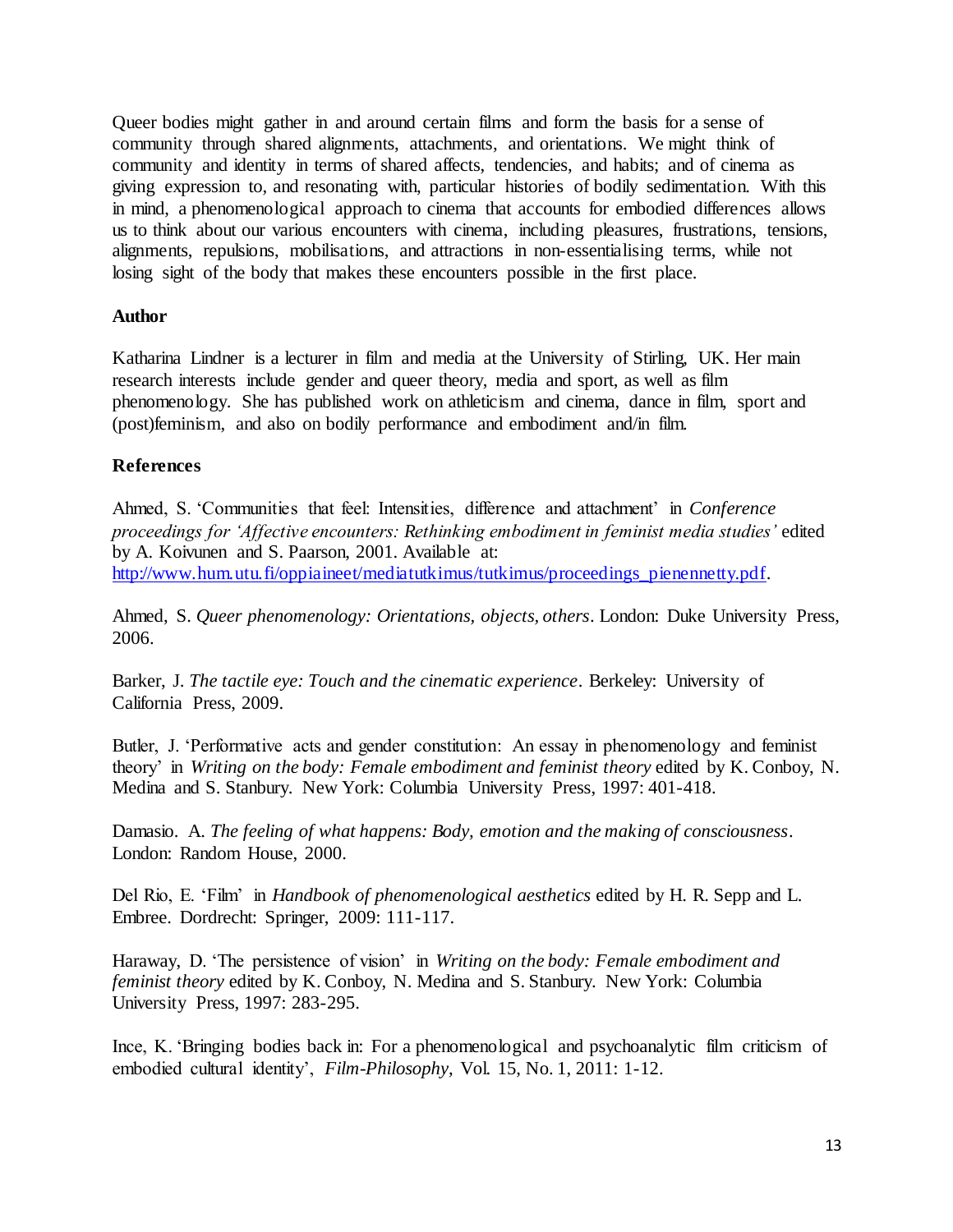Kavka, M. 'The screen as affective surface', Paper presented at the *Screen* Studies Conference, Glasgow, 29 June  $-2$  July 2012.

Pick, A. 'New queer cinema and lesbian films' in *New Queer Cinema: A Critical Reader* edited by M. Aaron. Edinburgh: Edinburgh University Press, 2004: 103-118.

Plantinga, C. *Moving viewers: American film and the spectator's experience*. Berkeley: University of California Press, 2009.

Sobchack, V. *The Address of the eye: A phenomenology of film experience*. Princeton: Princeton University Press, 1992.

Sobchack, V. *Carnal thoughts: Embodiment and moving image culture*. Berkeley: University of California Press, 2004.

White, P. 'Lesbian minor cinema', *Screen*, Vol. 49, No. 4, Winter 2008: 410 – 425.

White, P. *Uninvited: Classical Hollywood cinema and lesbian representability*. Chicago: Indiana University Press, 1999.

 $\overline{a}$ 

- <sup>7</sup> Sobchack 2004, p. 63.
- <sup>8</sup> See White 1999.

 $12$  Haraway 1997, pp. 258-259, emphasis added. To a large extent, this argument holds true in the context of digital technologies and the possibilities for (re-)presentation that they provide. For example, we continue to speak of the 'camera' even when referring to digitally-created scenes or films. As established, analog methods of 'shooting' or 'framing' tend to be replicated in the digital realm.

<sup>19</sup> Barker 2009, p.77.

 $1$  Del Rio 2009, p. 112.

<sup>2</sup> Barker 2009, pp. 18-19.

 $3$  Ahmed 2006, p. 2.

 $^{4}$  Del Rio 2012, pp. 11-12.

<sup>&</sup>lt;sup>5</sup> See Sobchack 1992 & 2004 and Barker 2009.

<sup>6</sup> Sobchack 2004, p. 62.

<sup>&</sup>lt;sup>9</sup> Marks' exploration of what she terms 'intercultural cinema' in *The Skin of the Film* (2000) is a key example here.

<sup>&</sup>lt;sup>10</sup> Sobchack's *The Address of the Eye* (1991) is another key reference point.

 $11$  Haraway 1997, p. 283.

<sup>13</sup> Haraway 1997, p. 283.

<sup>14</sup> Barker 2009, p. 18.

 $15$  Ibid.

<sup>16</sup> Sobchack 1992, p. 5.

<sup>17</sup> Barker 2009, p. 123.

<sup>18</sup> Barker 2009, p. 81.

<sup>20</sup> Plantinga 2009, p. 112.

 $^{21}$  Plantinga 2009, p. 124. Recent research on mirror neurons has begun exploring the neurological basis for this phenomenon.

 $22$  Damasio 2000, pp. 147-148.

 $^{23}$  Del Rio 2009, p. 114.

 $24$  Ahmed 2006, p. 138.

 $25$  Barker 2009, p. 3, emphasis added.

 $26$  Ahmed 2006, p. 67.

 $27$  Ahmed 2006, p. 77.